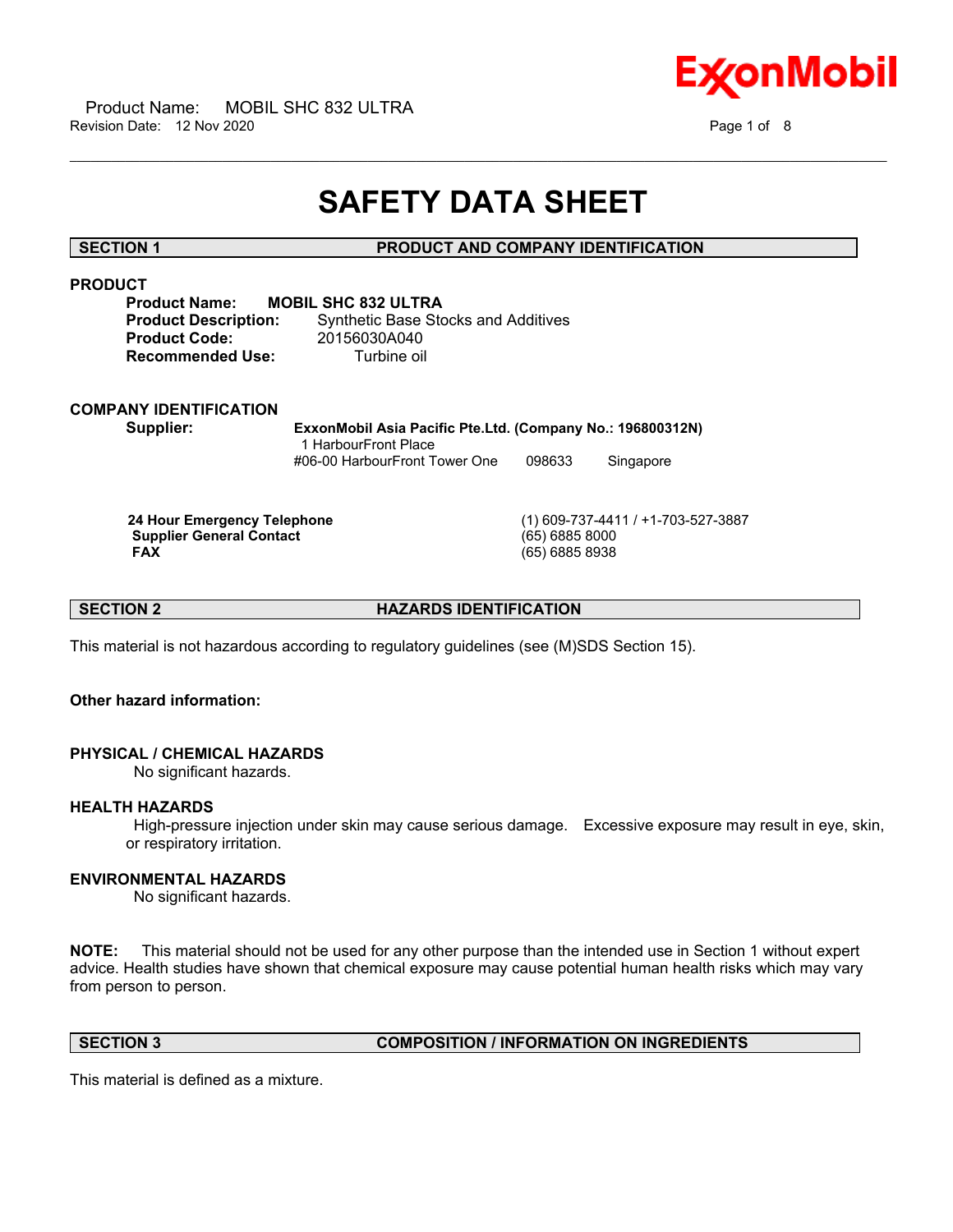# onMobil

#### $\_$  ,  $\_$  ,  $\_$  ,  $\_$  ,  $\_$  ,  $\_$  ,  $\_$  ,  $\_$  ,  $\_$  ,  $\_$  ,  $\_$  ,  $\_$  ,  $\_$  ,  $\_$  ,  $\_$  ,  $\_$  ,  $\_$  ,  $\_$  ,  $\_$  ,  $\_$  ,  $\_$  ,  $\_$  ,  $\_$  ,  $\_$  ,  $\_$  ,  $\_$  ,  $\_$  ,  $\_$  ,  $\_$  ,  $\_$  ,  $\_$  ,  $\_$  ,  $\_$  ,  $\_$  ,  $\_$  ,  $\_$  ,  $\_$  , **Hazardous Substance(s) or Complex Substance(s) required for disclosure**

| Name                                                               | CAS#        | Concentration*     | <b>GHS Hazard Codes</b> |
|--------------------------------------------------------------------|-------------|--------------------|-------------------------|
| DISTILLATES, HEAVY, C18-50 - BRANCHED, CYCLIC AND<br><b>LINEAR</b> | 848301-69-9 | $< 30\%$<br>$20 -$ | H304                    |

\* All concentrations are percent by weight unless ingredient is a gas. Gas concentrations are in percent by volume.

| <b>SECTION 4</b> | <b>FIRST AID MEASURES</b> |
|------------------|---------------------------|

## **INHALATION**

Remove from further exposure. For those providing assistance, avoid exposure to yourself or others. Use adequate respiratory protection. If respiratory irritation, dizziness, nausea, or unconsciousness occurs, seek immediate medical assistance. If breathing has stopped, assist ventilation with a mechanical device or use mouth-to-mouth resuscitation.

### **SKIN CONTACT**

Wash contact areas with soap and water. If product is injected into or under the skin, or into any part of the body, regardless of the appearance of the wound or its size, the individual should be evaluated immediately by a physician as a surgical emergency. Even though initial symptoms from high pressure injection may be minimal or absent, early surgical treatment within the first few hours may significantly reduce the ultimate extent of injury.

#### **EYE CONTACT**

Flush thoroughly with water. If irritation occurs, get medical assistance.

#### **INGESTION**

First aid is normally not required. Seek medical attention if discomfort occurs.

#### **NOTE TO PHYSICIAN**

None

#### **SECTION 5 FIRE FIGHTING MEASURES**

#### **EXTINGUISHING MEDIA**

**Appropriate Extinguishing Media:** Use water fog, foam, dry chemical or carbon dioxide (CO2) to extinguish flames.

**Inappropriate Extinguishing Media:** Straight streams of water

#### **FIRE FIGHTING**

**Fire Fighting Instructions:** Evacuate area. Prevent run-off from fire control or dilution from entering streams, sewers or drinking water supply. Fire-fighters should use standard protective equipment and in enclosed spaces, self-contained breathing apparatus (SCBA). Use water spray to cool fire exposed surfaces and to protect personnel.

**Hazardous Combustion Products:** Aldehydes, Incomplete combustion products, Oxides of carbon, Smoke, Fume, Sulphur oxides

### **FLAMMABILITY PROPERTIES**

**Flash Point [Method]:** >215°C (419°F) [ASTM D-92] **Flammable Limits (Approximate volume % in air):** LEL: 0.9 UEL: 7.0 **Autoignition Temperature:** N/D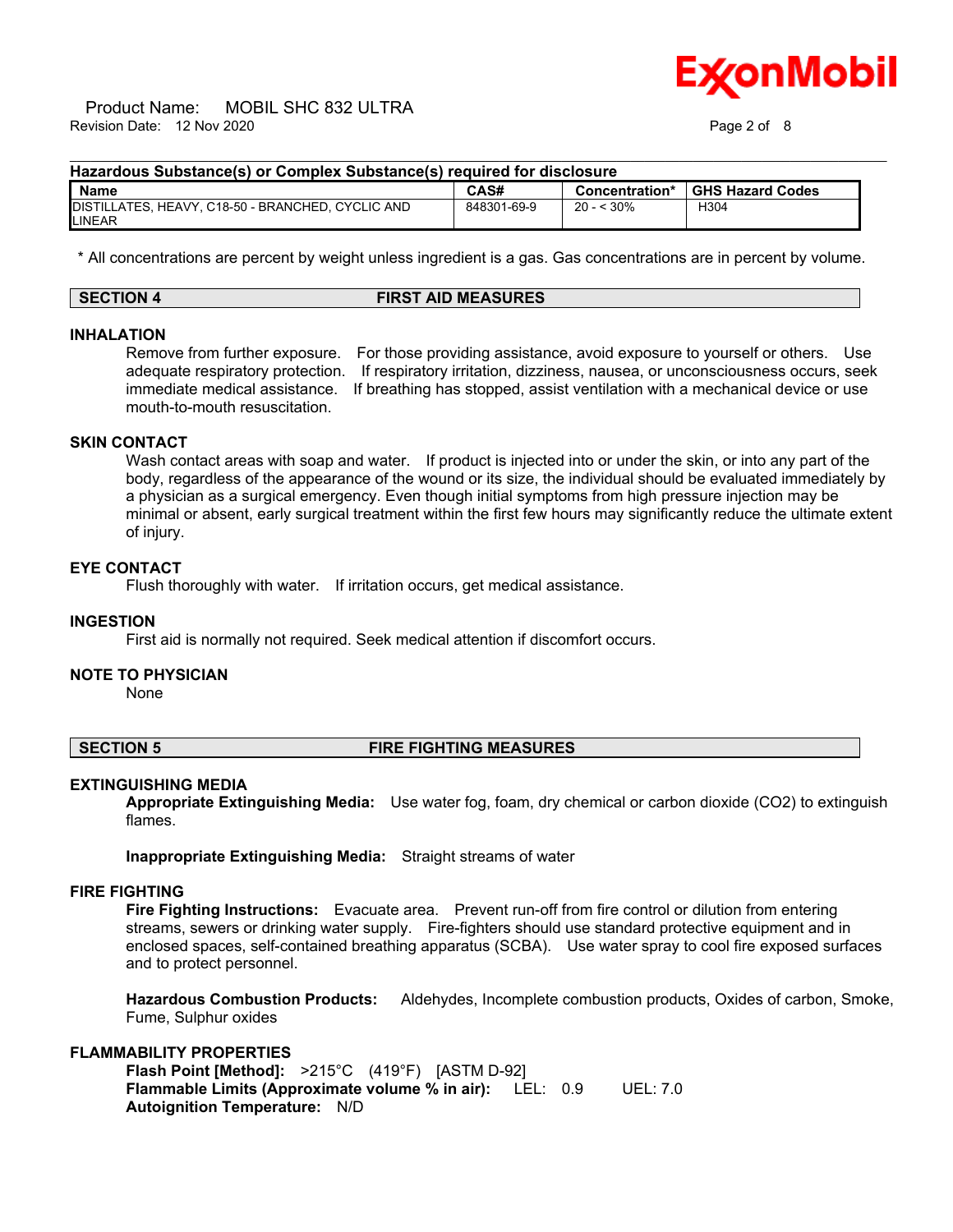## onMobil

#### **SECTION 6 ACCIDENTAL RELEASE MEASURES**

#### **NOTIFICATION PROCEDURES**

In the event of a spill or accidental release, notify relevant authorities in accordance with all applicable regulations.

 $\_$  ,  $\_$  ,  $\_$  ,  $\_$  ,  $\_$  ,  $\_$  ,  $\_$  ,  $\_$  ,  $\_$  ,  $\_$  ,  $\_$  ,  $\_$  ,  $\_$  ,  $\_$  ,  $\_$  ,  $\_$  ,  $\_$  ,  $\_$  ,  $\_$  ,  $\_$  ,  $\_$  ,  $\_$  ,  $\_$  ,  $\_$  ,  $\_$  ,  $\_$  ,  $\_$  ,  $\_$  ,  $\_$  ,  $\_$  ,  $\_$  ,  $\_$  ,  $\_$  ,  $\_$  ,  $\_$  ,  $\_$  ,  $\_$  ,

### **PROTECTIVE MEASURES**

Avoid contact with spilled material. See Section 5 for fire fighting information. See the Hazard Identification Section for Significant Hazards. See Section 4 for First Aid Advice. See Section 8 for advice on the minimum requirements for personal protective equipment. Additional protective measures may be necessary, depending on the specific circumstances and/or the expert judgment of the emergency responders.

#### **SPILL MANAGEMENT**

**Land Spill:** Stop leak if you can do so without risk. Recover by pumping or with suitable absorbent.

**Water Spill:** Stop leak if you can do so without risk. Confine the spill immediately with booms. Warn other shipping. Remove from the surface by skimming or with suitable absorbents. Seek the advice of a specialist before using dispersants.

Water spill and land spill recommendations are based on the most likely spill scenario for this material; however, geographic conditions, wind, temperature, (and in the case of a water spill) wave and current direction and speed may greatly influence the appropriate action to be taken. For this reason, local experts should be consulted. Note: Local regulations may prescribe or limit action to be taken.

#### **ENVIRONMENTAL PRECAUTIONS**

Large Spills: Dyke far ahead of liquid spill for later recovery and disposal. Prevent entry into waterways, sewers, basements or confined areas.

## **SECTION 7 HANDLING AND STORAGE**

#### **HANDLING**

 Prevent small spills and leakage to avoid slip hazard. Material can accumulate static charges which may cause an electrical spark (ignition source). When the material is handled in bulk, an electrical spark could ignite any flammable vapors from liquids or residues that may be present (e.g., during switch-loading operations). Use proper bonding and/or earthing procedures. However, bonding and earthing may not eliminate the hazard from static accumulation. Consult local applicable standards for guidance. Additional references include American Petroleum Institute 2003 (Protection Against Ignitions Arising out of Static, Lightning and Stray Currents) or National Fire Protection Agency 77 (Recommended Practice on Static Electricity) or CENELEC CLC/TR 50404 (Electrostatics - Code of practice for the avoidance of hazards due to static electricity).

**Static Accumulator:** This material is a static accumulator.

#### **STORAGE**

 The type of container used to store the material may affect static accumulation and dissipation. Do not store in open or unlabelled containers. Keep away from incompatible materials.

## **SECTION 8 EXPOSURE CONTROLS / PERSONAL PROTECTION**

**Exposure limits/standards for materials that can be formed when handling this product:** When mists/aerosols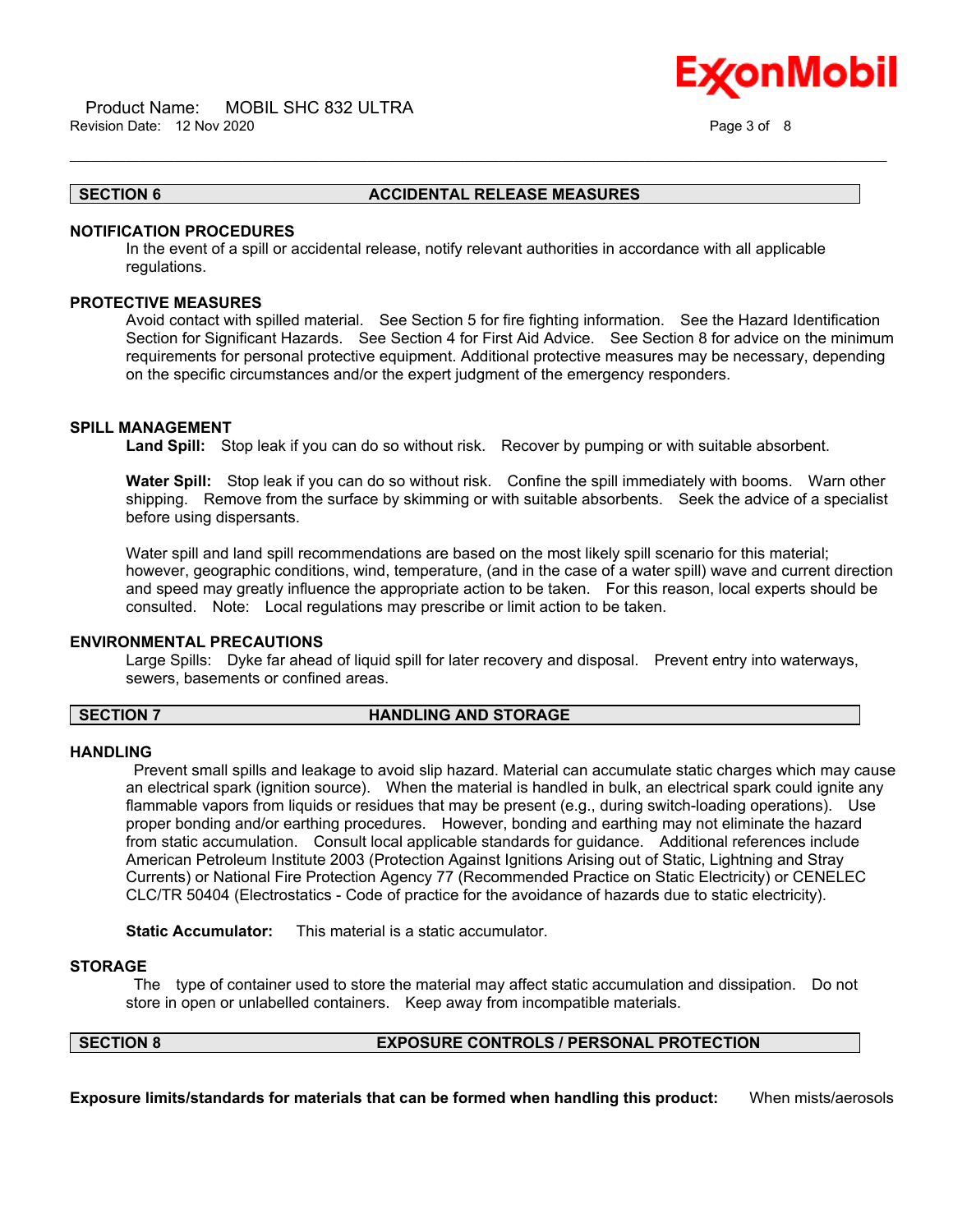can occur the following is recommended:  $5$  mg/m<sup>3</sup> - ACGIH TLV (inhalable fraction).

NOTE: Limits/standards shown for guidance only. Follow applicable regulations.

#### **ENGINEERING CONTROLS**

The level of protection and types of controls necessary will vary depending upon potential exposure conditions. Control measures to consider:

No special requirements under ordinary conditions of use and with adequate ventilation.

 $\_$  ,  $\_$  ,  $\_$  ,  $\_$  ,  $\_$  ,  $\_$  ,  $\_$  ,  $\_$  ,  $\_$  ,  $\_$  ,  $\_$  ,  $\_$  ,  $\_$  ,  $\_$  ,  $\_$  ,  $\_$  ,  $\_$  ,  $\_$  ,  $\_$  ,  $\_$  ,  $\_$  ,  $\_$  ,  $\_$  ,  $\_$  ,  $\_$  ,  $\_$  ,  $\_$  ,  $\_$  ,  $\_$  ,  $\_$  ,  $\_$  ,  $\_$  ,  $\_$  ,  $\_$  ,  $\_$  ,  $\_$  ,  $\_$  ,

### **PERSONAL PROTECTION**

Personal protective equipment selections vary based on potential exposure conditions such as applications, handling practices, concentration and ventilation. Information on the selection of protective equipment for use with this material, as provided below, is based upon intended, normal usage.

**Respiratory Protection:** If engineering controls do not maintain airborne contaminant concentrations at a level which is adequate to protect worker health, an approved respirator may be appropriate. Respirator selection, use, and maintenance must be in accordance with regulatory requirements, if applicable. Types of respirators to be considered for this material include:

No special requirements under ordinary conditions of use and with adequate ventilation. Particulate

For high airborne concentrations, use an approved supplied-air respirator, operated in positive pressure mode. Supplied air respirators with an escape bottle may be appropriate when oxygen levels are inadequate, gas/vapour warning properties are poor, or if air purifying filter capacity/rating may be exceeded.

**Hand Protection:** Any specific glove information provided is based on published literature and glove manufacturer data. Glove suitability and breakthrough time will differ depending on the specific use conditions. Contact the glove manufacturer for specific advice on glove selection and breakthrough times for your use conditions. Inspect and replace worn or damaged gloves. The types of gloves to be considered for this material include:

No protection is ordinarily required under normal conditions of use. Nitrile,Viton

**Eye Protection:** If contact is likely, safety glasses with side shields are recommended.

**Skin and Body Protection:** Any specific clothing information provided is based on published literature or manufacturer data. The types of clothing to be considered for this material include:

 No skin protection is ordinarily required under normal conditions of use. In accordance with good industrial hygiene practices, precautions should be taken to avoid skin contact.

**Specific Hygiene Measures:** Always observe good personal hygiene measures, such as washing after handling the material and before eating, drinking, and/or smoking. Routinely wash work clothing and protective equipment to remove contaminants. Discard contaminated clothing and footwear that cannot be cleaned. Practice good housekeeping.

### **ENVIRONMENTAL CONTROLS**

 Comply with applicable environmental regulations limiting discharge to air, water and soil. Protect the environment by applying appropriate control measures to prevent or limit emissions.

#### **SECTION 9 PHYSICAL AND CHEMICAL PROPERTIES**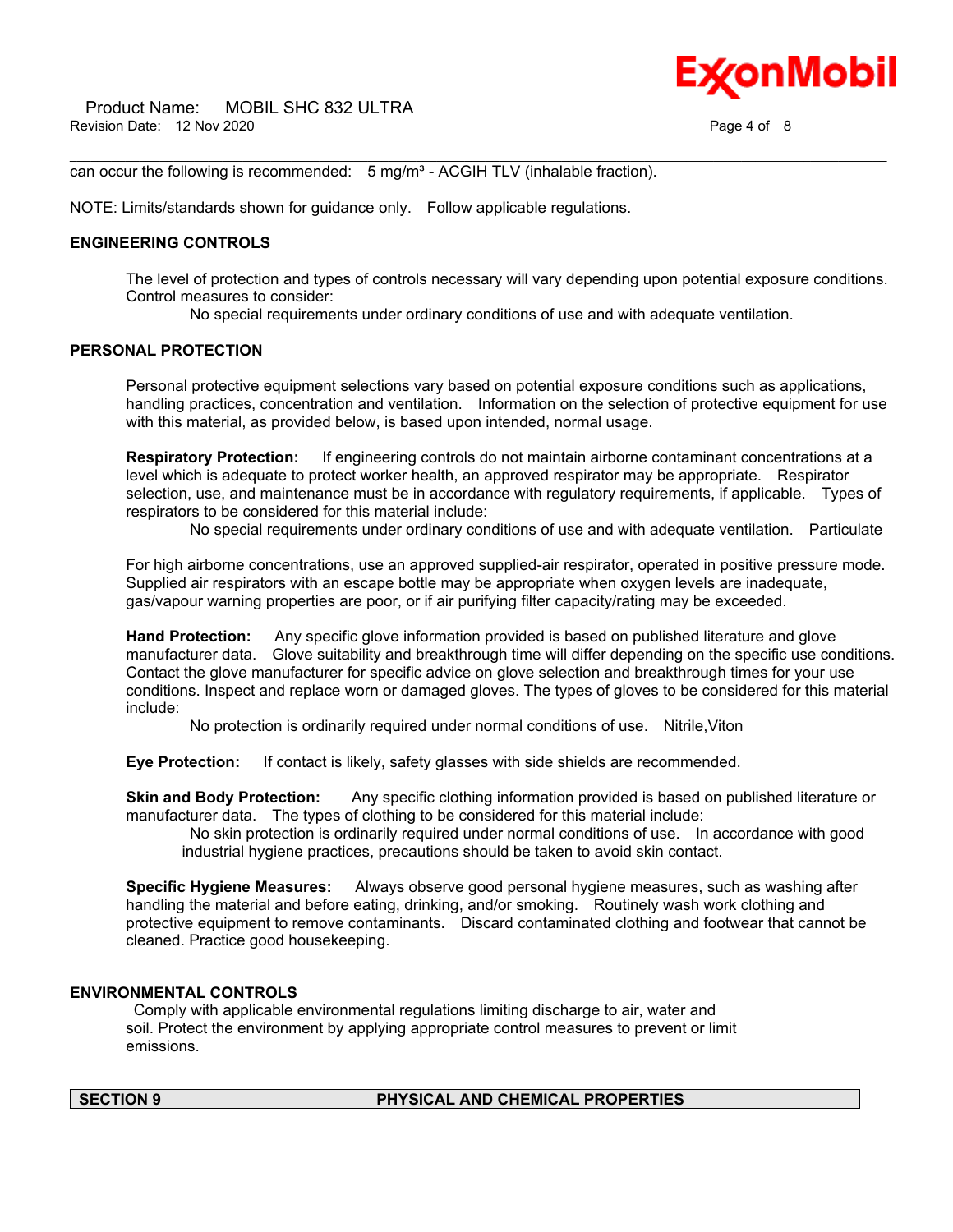Product Name: MOBIL SHC 832 ULTRA Revision Date: 12 Nov 2020 **Page 5 of 8** and 2000 **Page 5 of 8** and 2011 **Page 5 of 8** 



**Note: Physical and chemical properties are provided for safety, health and environmental considerations only and may not fully represent product specifications. Contact the Supplier for additional information. GENERAL INFORMATION Physical State:** Liquid **Colour:** Yellow **Odour:** Characteristic **Odour Threshold:** N/D **IMPORTANT HEALTH, SAFETY, AND ENVIRONMENTAL INFORMATION Relative Density (at 15.6 °C):** 0.834 **Flammability (Solid, Gas):** N/A **Flash Point [Method]:** >215°C (419°F) [ASTM D-92] **Flammable Limits (Approximate volume % in air):** LEL: 0.9 UEL: 7.0 **Autoignition Temperature:** N/D **Boiling Point / Range:** > 316°C (600°F) **Decomposition Temperature:** N/D **Vapour Density (Air = 1):** > 2 at 101 kPa **Vapour Pressure:** < 0.013 kPa (0.1 mm Hg) at 20 °C **Evaporation Rate (n-butyl acetate = 1):** N/D **pH:** N/A **Log Pow (n-Octanol/Water Partition Coefficient):** > 3.5 **Solubility in Water:** Negligible **Viscosity:** >28 cSt (28 mm2/sec) at 40ºC | >5 cSt (5 mm2/sec) at 100°C [ASTM D 445] **Oxidizing Properties:** See Hazards Identification Section. **OTHER INFORMATION Freezing Point:** N/D **Melting Point:** N/A **Pour Point:** -27°C (-17°F)

 $\_$  ,  $\_$  ,  $\_$  ,  $\_$  ,  $\_$  ,  $\_$  ,  $\_$  ,  $\_$  ,  $\_$  ,  $\_$  ,  $\_$  ,  $\_$  ,  $\_$  ,  $\_$  ,  $\_$  ,  $\_$  ,  $\_$  ,  $\_$  ,  $\_$  ,  $\_$  ,  $\_$  ,  $\_$  ,  $\_$  ,  $\_$  ,  $\_$  ,  $\_$  ,  $\_$  ,  $\_$  ,  $\_$  ,  $\_$  ,  $\_$  ,  $\_$  ,  $\_$  ,  $\_$  ,  $\_$  ,  $\_$  ,  $\_$  ,

### **SECTION 10 STABILITY AND REACTIVITY**

**STABILITY:** Material is stable under normal conditions.

**CONDITIONS TO AVOID:** Excessive heat. High energy sources of ignition.

**MATERIALS TO AVOID:** Strong oxidisers

**HAZARDOUS DECOMPOSITION PRODUCTS:** Material does not decompose at ambient temperatures.

**POSSIBILITY OF HAZARDOUS REACTIONS:** Hazardous polymerization will not occur.

#### **SECTION 11 TOXICOLOGICAL INFORMATION**

#### **INFORMATION ON TOXICOLOGICAL EFFECTS**

| <b>Hazard Class</b>                                | <b>Conclusion / Remarks</b>                             |
|----------------------------------------------------|---------------------------------------------------------|
| <b>Inhalation</b>                                  |                                                         |
| Acute Toxicity: No end point data for<br>material. | Minimally Toxic. Based on assessment of the components. |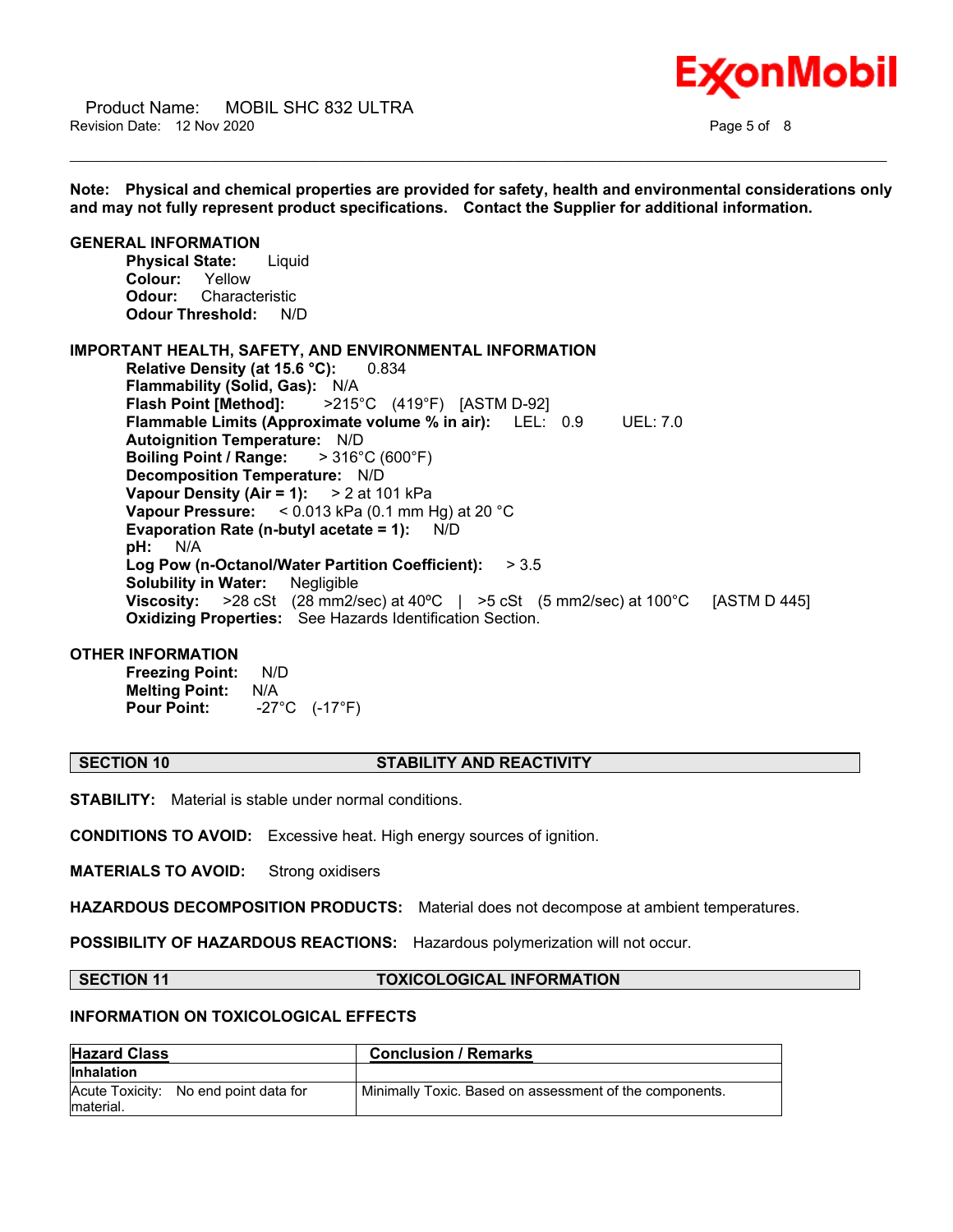## **ExconMobil**

#### Product Name: MOBIL SHC 832 ULTRA Revision Date: 12 Nov 2020 **Page 6 of 8** Nov 2020

| Irritation: No end point data for material.                        | Negligible hazard at ambient/normal handling temperatures.                                                        |
|--------------------------------------------------------------------|-------------------------------------------------------------------------------------------------------------------|
| Ingestion                                                          |                                                                                                                   |
| Acute Toxicity: No end point data for<br>material.                 | Minimally Toxic. Based on assessment of the components.                                                           |
| <b>Skin</b>                                                        |                                                                                                                   |
| Acute Toxicity: No end point data for<br>lmaterial.                | Minimally Toxic. Based on assessment of the components.                                                           |
| Skin Corrosion/Irritation: No end point data<br>lfor material.     | Negligible irritation to skin at ambient temperatures. Based on<br>assessment of the components.                  |
| Eye                                                                |                                                                                                                   |
| Serious Eye Damage/Irritation: No end point<br>ldata for material. | May cause mild, short-lasting discomfort to eyes. Based on<br>assessment of the components.                       |
| Sensitisation                                                      |                                                                                                                   |
| Respiratory Sensitization: No end point data<br>for material.      | Not expected to be a respiratory sensitizer.                                                                      |
| Skin Sensitization: No end point data for<br>lmaterial.            | Not expected to be a skin sensitizer. Based on assessment of the<br>components.                                   |
| Aspiration: Data available.                                        | Not expected to be an aspiration hazard. Based on physico-<br>chemical properties of the material.                |
| Germ Cell Mutagenicity: No end point data<br>lfor material.        | Not expected to be a germ cell mutagen. Based on assessment of<br>the components.                                 |
| Carcinogenicity: No end point data for<br>Imaterial.               | Not expected to cause cancer. Based on assessment of the<br>components.                                           |
| Reproductive Toxicity: No end point data<br>for material.          | Not expected to be a reproductive toxicant. Based on assessment<br>of the components.                             |
| Lactation: No end point data for material.                         | Not expected to cause harm to breast-fed children.                                                                |
| Specific Target Organ Toxicity (STOT)                              |                                                                                                                   |
| Single Exposure: No end point data for<br>lmaterial.               | Not expected to cause organ damage from a single exposure.                                                        |
| Repeated Exposure: No end point data for<br>material.              | Not expected to cause organ damage from prolonged or repeated<br>exposure. Based on assessment of the components. |

#### **OTHER INFORMATION**

#### **Contains:**

Synthetic base oils: Not expected to cause significant health effects under conditions of normal use, based on laboratory studies with the same or similar materials. Not mutagenic or genotoxic. Not sensitising in test animals and humans.

#### **IARC Classification:**

**The following ingredients are cited on the lists below:** None.

--REGULATORY LISTS SEARCHED-- 1 = IARC 1 2 = IARC 2A 3 = IARC 2B

#### **SECTION 12 ECOLOGICAL INFORMATION**

The information given is based on data for the material, components of the material, or for similar materials, through the application of bridging principals.

#### **ECOTOXICITY**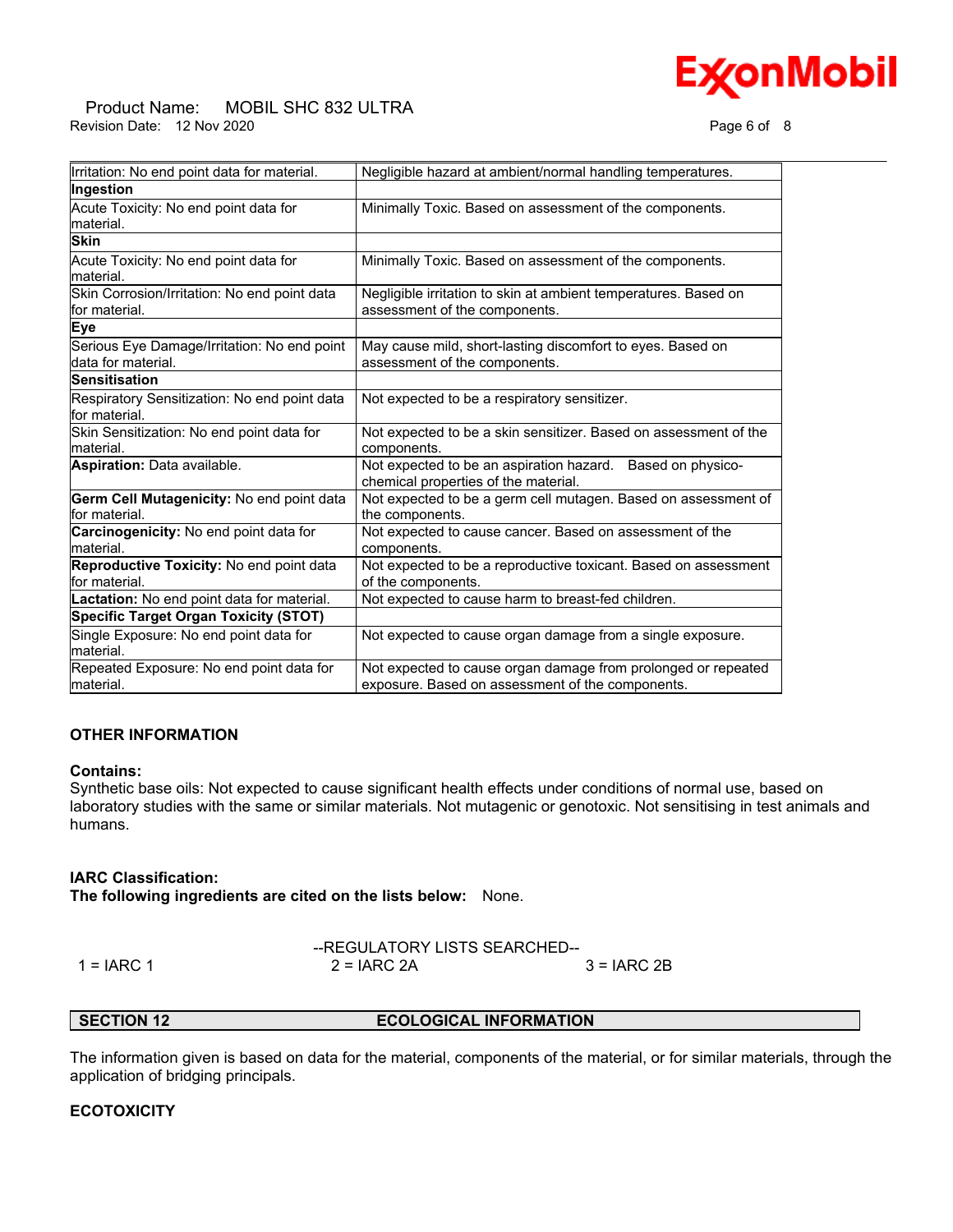Product Name: MOBIL SHC 832 ULTRA Revision Date: 12 Nov 2020 **Page 7 of 8** 



 $\_$  ,  $\_$  ,  $\_$  ,  $\_$  ,  $\_$  ,  $\_$  ,  $\_$  ,  $\_$  ,  $\_$  ,  $\_$  ,  $\_$  ,  $\_$  ,  $\_$  ,  $\_$  ,  $\_$  ,  $\_$  ,  $\_$  ,  $\_$  ,  $\_$  ,  $\_$  ,  $\_$  ,  $\_$  ,  $\_$  ,  $\_$  ,  $\_$  ,  $\_$  ,  $\_$  ,  $\_$  ,  $\_$  ,  $\_$  ,  $\_$  ,  $\_$  ,  $\_$  ,  $\_$  ,  $\_$  ,  $\_$  ,  $\_$  , Material -- Not expected to be harmful to aquatic organisms.

## **MOBILITY**

 Base oil component -- Low solubility and floats and is expected to migrate from water to the land. Expected to partition to sediment and wastewater solids.

## **SECTION 13 DISPOSAL CONSIDERATIONS**

Disposal recommendations based on material as supplied. Disposal must be in accordance with current applicable laws and regulations, and material characteristics at time of disposal.

## **DISPOSAL RECOMMENDATIONS**

 Product is suitable for burning in an enclosed controlled burner for fuel value or disposal by supervised incineration at very high temperatures to prevent formation of undesirable combustion products. Protect the environment. Dispose of used oil at designated sites. Minimize skin contact. Do not mix used oils with solvents, brake fluids or coolants.

**Empty Container Warning** Empty Container Warning (where applicable): Empty containers may contain residue and can be dangerous. Do not attempt to refill or clean containers without proper instructions. Empty drums should be completely drained and safely stored until appropriately reconditioned or disposed. Empty containers should be taken for recycling, recovery, or disposal through suitably qualified or licensed contractor and in accordance with governmental regulations. DO NOT PRESSURISE, CUT, WELD, BRAZE, SOLDER, DRILL, GRIND, OR EXPOSE SUCH CONTAINERS TO HEAT, FLAME, SPARKS, STATIC ELECTRICITY, OR OTHER SOURCES OF IGNITION. THEY MAY EXPLODE AND CAUSE INJURY OR DEATH.

#### **SECTION 14 TRANSPORT INFORMATION**

**LAND** : Not Regulated for Land Transport

**SEA (IMDG):** Not Regulated for Sea Transport according to IMDG-Code

**Marine Pollutant:** No

**AIR (IATA):** Not Regulated for Air Transport

#### **SECTION 15 REGULATORY INFORMATION**

**Material is not hazardous as defined by Specification for hazard communication for hazardous chemicals and dangerous goods (Singapore Standard SS586) Part 2:2014 - Globally harmonised system of classification and labelling of chemicals - Singapore's adaptations.**

#### **REGULATORY STATUS AND APPLICABLE LAWS AND REGULATIONS**

**Listed or exempt from listing/notification on the following chemical inventories (May contain substance(s) subject to notification to the EPA Active TSCA inventory prior to import to USA):** AIIC, DSL, ENCS, ISHL, KECI, PICCS, TCSI, TSCA  **Special Cases:**